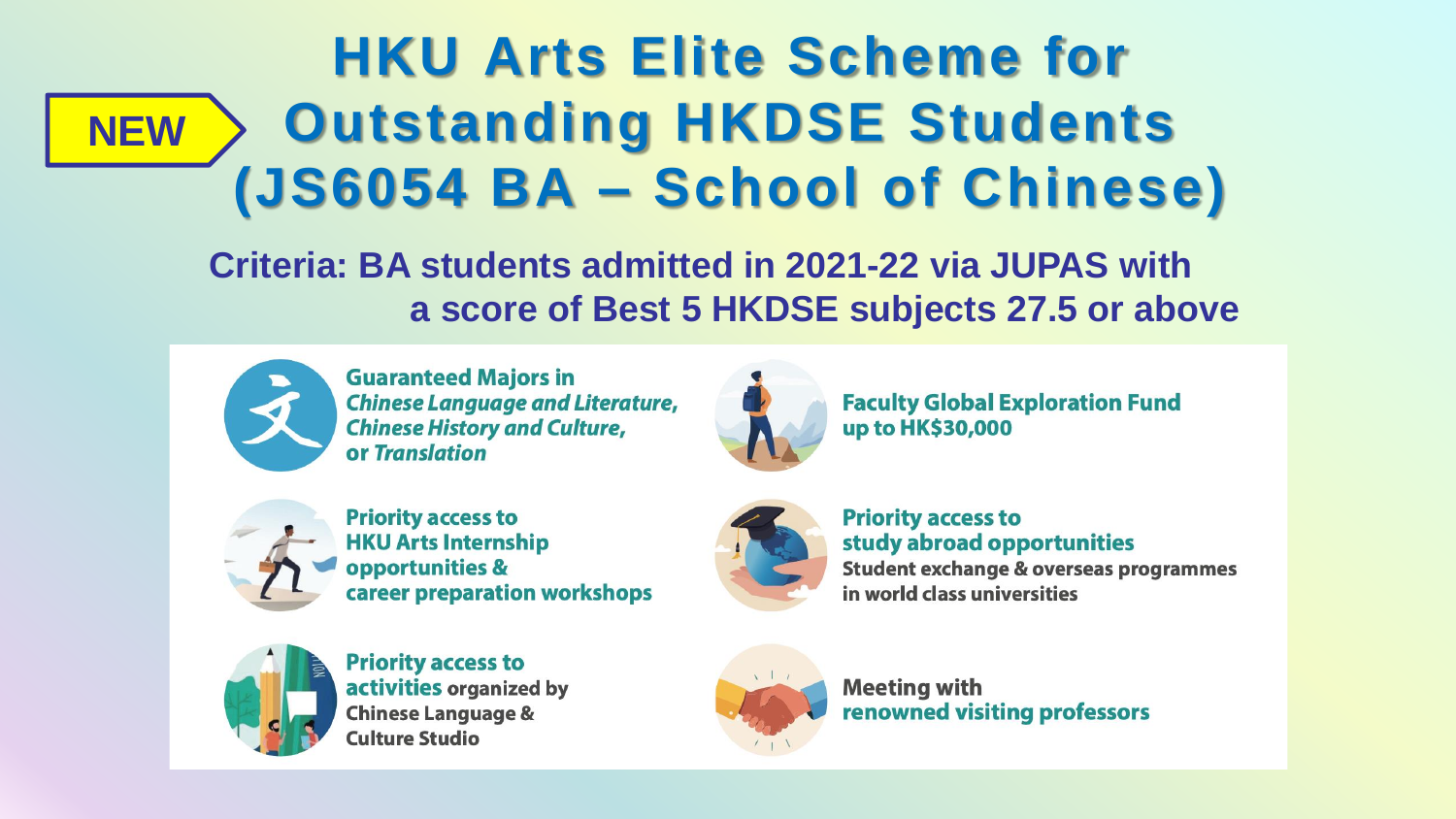#### **BA Curriculum (Year 3 Entry) (via Direct Admission Scheme)**

| <b>Requirements</b>                                              | <b>Credits</b> | <b>Remarks</b>                                                                             |
|------------------------------------------------------------------|----------------|--------------------------------------------------------------------------------------------|
| <b>University's compulsory</b><br>courses <sup>^</sup>           | 18             | To be taken in Year 3:<br>• CAES92xx: English in the Discipline<br>• 2 Common Core courses |
| 1 Arts major                                                     | 72-78          | Please refer to the admission letter for the<br>arrangements of prerequisite(s)            |
| <b>Remaining: By completing</b><br>other Arts/non-Arts electives | 24-30          | Students may take additional credits (up to 24<br>credits) to pursue an optional minor     |
| Total                                                            | $120*$         |                                                                                            |

^ Some may also be required to complete the Chinese language enhancement requirement

\* In addition to the 120 credits of advanced standing granted upon admission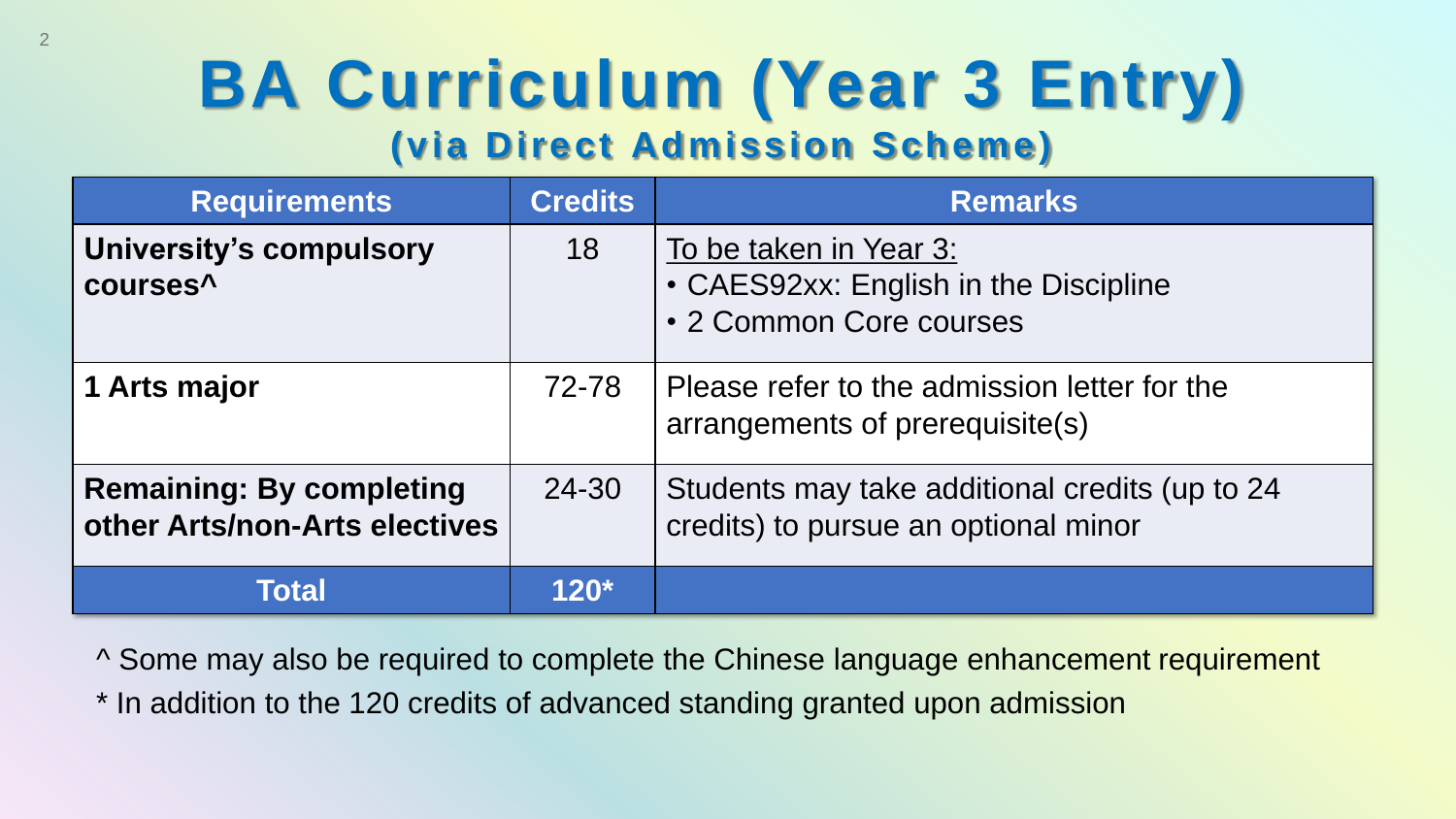## <sup>3</sup> **HKU-Science Po Dual Degree BA Programme**

| <b>Requirements</b>                                              | <b>Credits</b> | Remarks <sup>^'</sup>                                                                      |
|------------------------------------------------------------------|----------------|--------------------------------------------------------------------------------------------|
| <b>University's compulsory</b><br>courses <sup>^</sup>           | 18             | To be taken in Year 3:<br>• CAES92xx: English in the Discipline<br>• 2 Common Core courses |
| 1 Arts major                                                     | 72-78          | Please refer to the admission letter for the<br>arrangements of prerequisite(s)            |
| <b>Remaining: By completing</b><br>other Arts/non-Arts electives | 54-60          | Students may pursue an optional minor with these<br>credits                                |
| <b>Total</b>                                                     | $150^*$        |                                                                                            |

• *^ Please refer to the relevant Dual Degree [webpage](http://arts.hku.hk/current-students/undergraduate/BA/hku-sciences-po) for details*

*\* In addition to the 150 credits for the courses completed at Sciences Po (recognized by advanced standing)*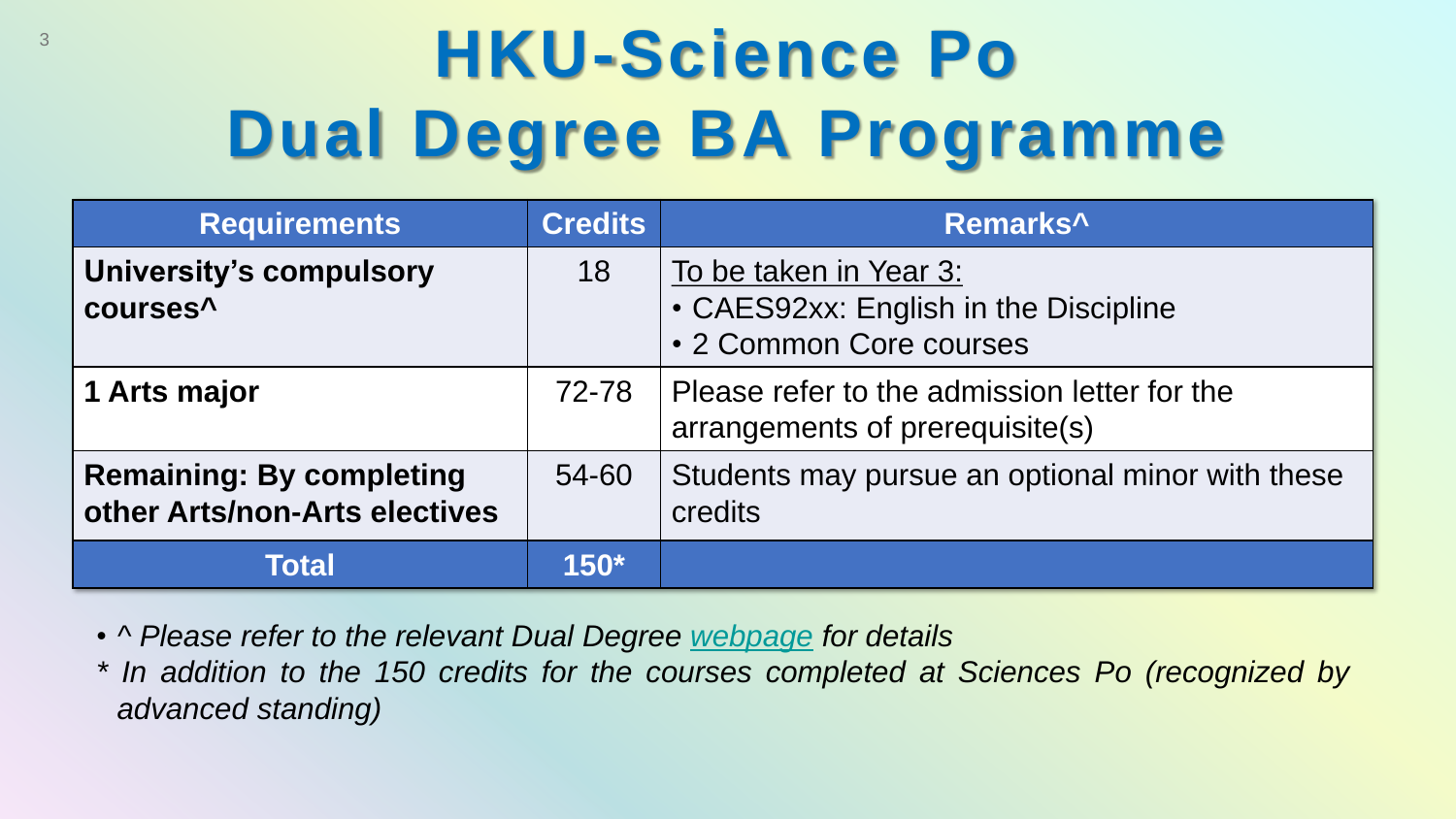### <sup>4</sup> **HKU-UC Berkeley Dual Degree BA Programme**

| <b>Requirements</b>                                              | <b>Credits</b> | Remarks <sup>^</sup>                                                                                                                                                                          |
|------------------------------------------------------------------|----------------|-----------------------------------------------------------------------------------------------------------------------------------------------------------------------------------------------|
| <b>University's compulsory</b><br>courses <sup>^</sup>           | 42             | • Year 1: CAES1000. Core University English<br>• Year 2: CAES92xx. English in the Discipline<br>• Year 2: CART9001. Practical Chinese for Arts Students<br>• Years 1-2: 4 Common Core courses |
| 1 Arts major                                                     | 72-78          | Please refer to the admission letter for the arrangements<br>of prerequisite(s)                                                                                                               |
| <b>Remaining: By completing</b><br>other Arts/non-Arts electives | $36 - 42$      | Students may pursue an optional minor with these<br>credits                                                                                                                                   |
| <b>Total</b>                                                     | $156*$         | Students may complete at least 132 credits in Year 1-2<br>and the remaining 24 credits in the summer semester of<br>Years 3-4.                                                                |

• *^ Please refer to relevant Dual Degree [webpage](http://arts.hku.hk/current-students/undergraduate/BA/hku-ucberkeley) for details*

*\* In addition to the 132 credits to be completed at UC Berkeley (recognized by credit transfer)*